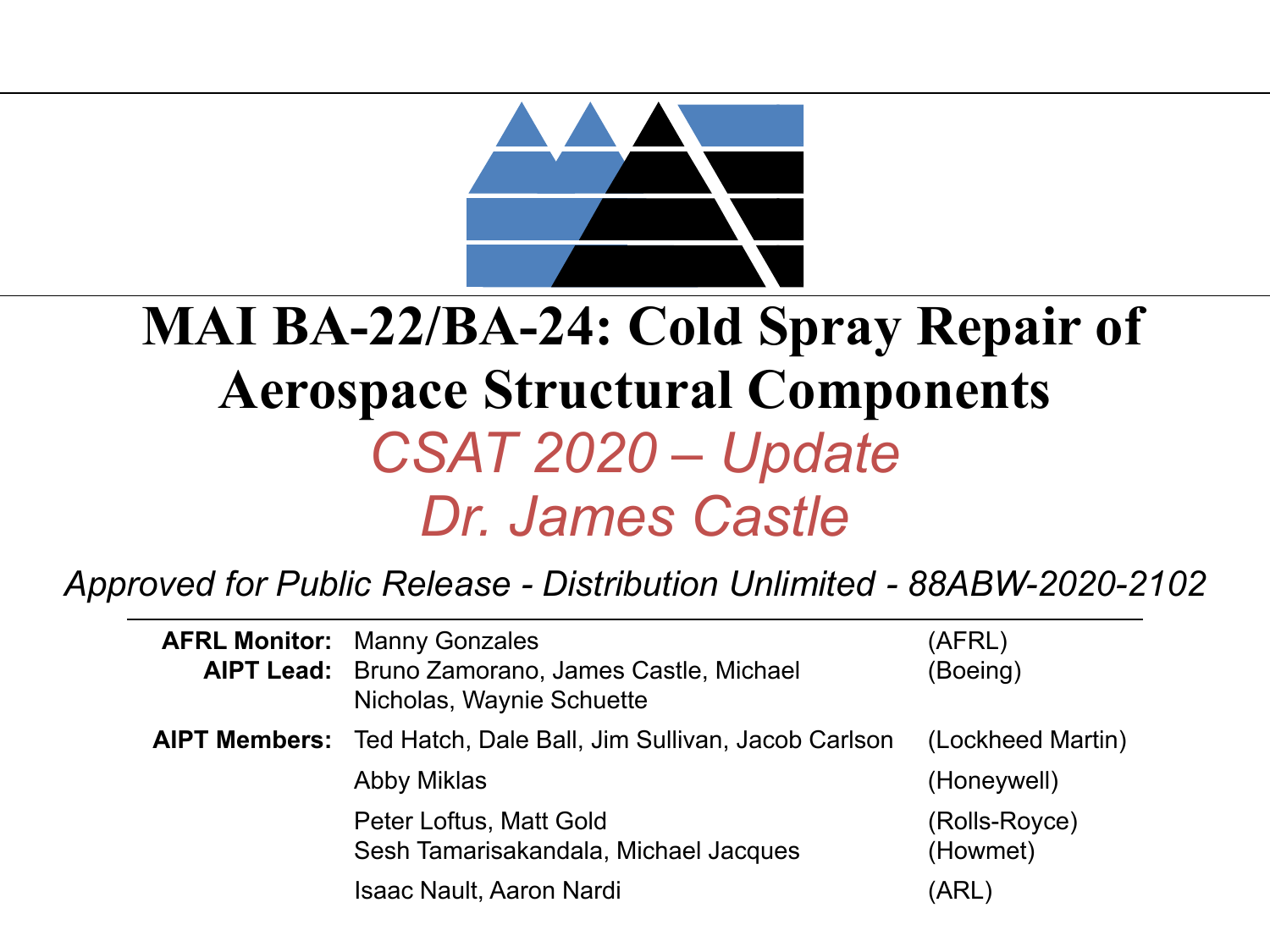# $\overline{\mathbf{S}}$  It's all non-structural till its not

- Non-structural cold spray repairs can be done today
	- No load credit taken
	- Can be applied on structural parts
	- Still requires significant data, processes, specifications, certifications, equipment
	- Paced by the certifications necessary for each specific repair or repair class
- Non-structural repairs are usually on structural parts
	- Always a few thousandths from a non-structural repair becoming structural
	- Conversion of non-structural repairs to structural is needed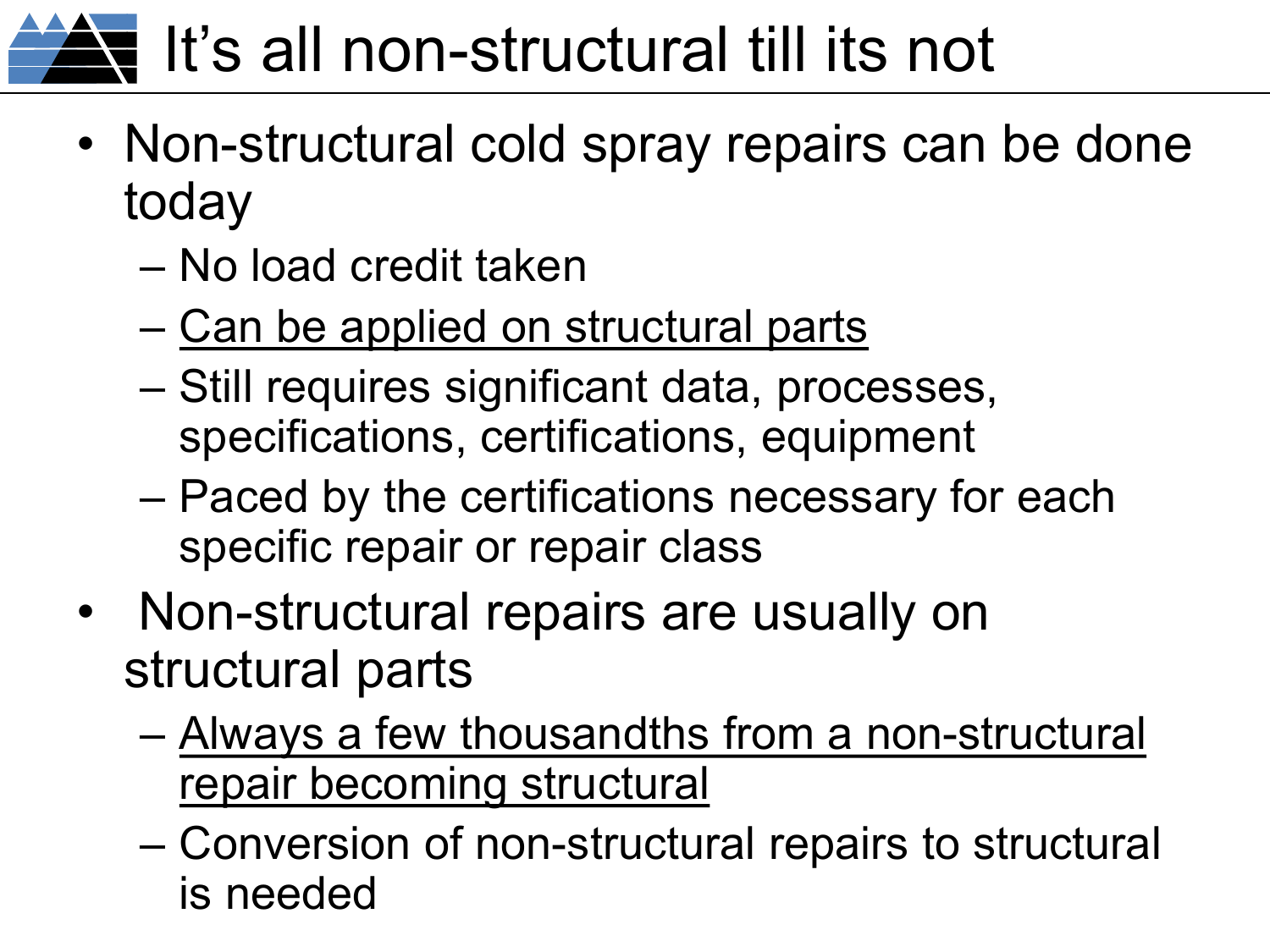# **Repair opportunities seen in fleet**

- Most common repair types for cold spray observed in implementation efforts
	- Corrosion
		- Upper wing skins, under skins and doors, everywhere
	- Damaged Holes
		- Access panels, doors, substructure
	- Wear Surfaces
		- Slat tracks, doors
- Every platform had needs
	- Finding applications not the problem
- Each has a non-structural repair opportunity and a limit beyond which it becomes structural *They all ask if they can have structural*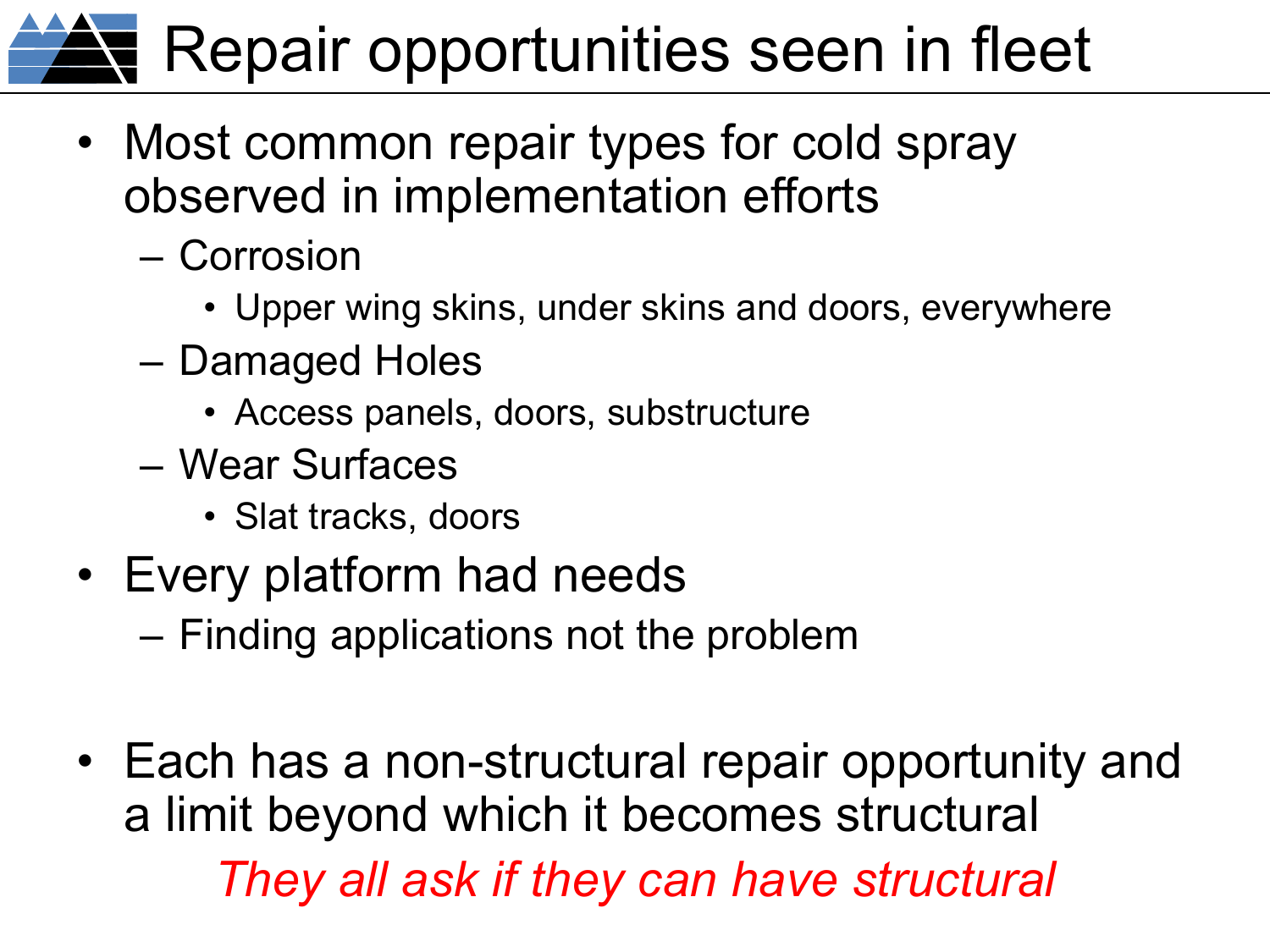### Cold Spray Repair Classifications

- Not truly bucketized in practice
	- Continuum of load margins, criticality, purpose
	- Analyzing the continuum is a significant cost factor

| Classification | <b>Description</b>                                                                                                              |                    |
|----------------|---------------------------------------------------------------------------------------------------------------------------------|--------------------|
| A              | Coating restoration:<br>Replace cladding with cold spray                                                                        |                    |
| B              | Non-structural dimensional restoration:<br>Cold Spray does not have to carry load<br>Could be structural part                   | Short-Term         |
| $\overline{C}$ | Non-critical structural:<br>Cold Spray carries load<br>Platform will still operate/fly if cold spray part<br>$\bullet$<br>fails | termediate<br>Term |
| D              | Semi-critical structural:<br>Cold Spray carries load<br>Failure results in damage to aircraft and mission<br>٠                  | <b>Sup</b>         |
| E              | <b>Structural Critical:</b><br>Cold Spray carries load<br>Failure results in loss of platform<br>$\bullet$                      |                    |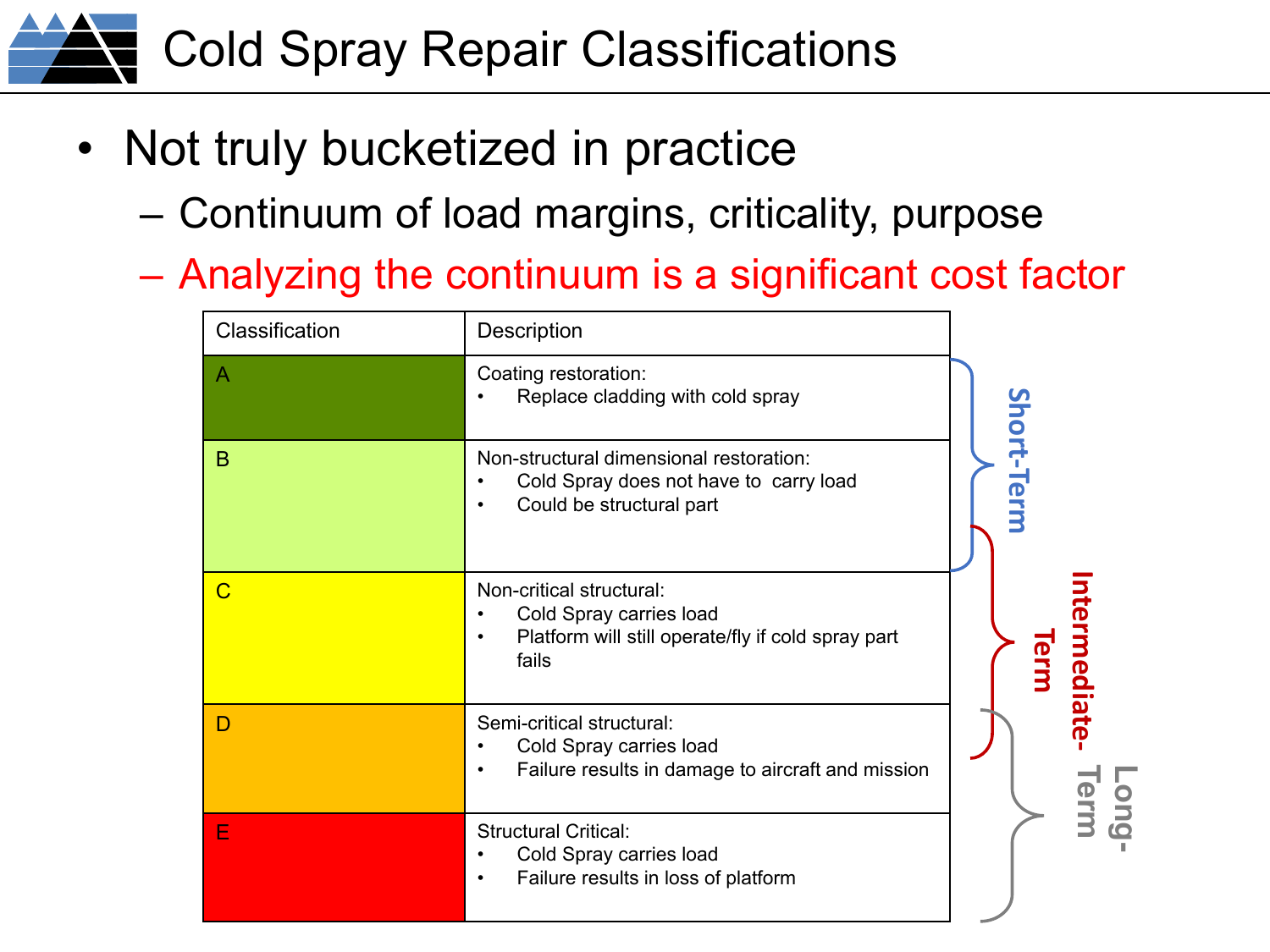## **AV** Certification Requirements

#### EZ-SB-13-001 Rev A, "*Material, Product Form, and Process Substitution Requirements for Metallic Components,"* published by AFLCMC on 1 Nov 2019

|                                                                   | <b>Material Property Characterization</b>                                                | <b>BA-24</b> |
|-------------------------------------------------------------------|------------------------------------------------------------------------------------------|--------------|
| Required to Achieve 5 "Lincoln Pillars"                           | Physical                                                                                 |              |
| 1. Stability and Producibility<br>- Process, Vendor Qualification | Microstructure evaluation<br>(Linear indications, porosity, oxides)<br><b>Mechanical</b> | X            |
| 2. Producibility / Predictability                                 | Adhesion / bond strength                                                                 | X            |
| <b>Procedure Qualification</b>                                    | Shear adhesion strength<br>(Three-lug shear testing)                                     | X            |
| 3. Predictability                                                 | Corrosion                                                                                |              |
| - Adhesion, Porosity, Defects, Surface                            | Salt spray corrosion testing                                                             | X            |
| <b>Finish, Macro Process Check</b>                                | <b>SCC susceptibility</b>                                                                | X            |
| 4. Property Characterization                                      | <b>Exfoliation corrosion susceptibility</b>                                              | X            |
| <b>Mechanical, Corrosion</b>                                      | Intergranular corrosion resistance                                                       | X            |
| 5.<br>Supportability                                              | <b>Supportability</b>                                                                    |              |
| Service life testing                                              | Tension testing<br>(UTS, YS, elongation, modulus)                                        | Χ            |
| BA-24 is focused on Pillars 4-5 with BA-                          | Fatigue crack initiation                                                                 | X            |
| 22 some initial work in 1-3.                                      | Fatigue crack growth rate                                                                | X            |
|                                                                   | Fracture toughness                                                                       | X            |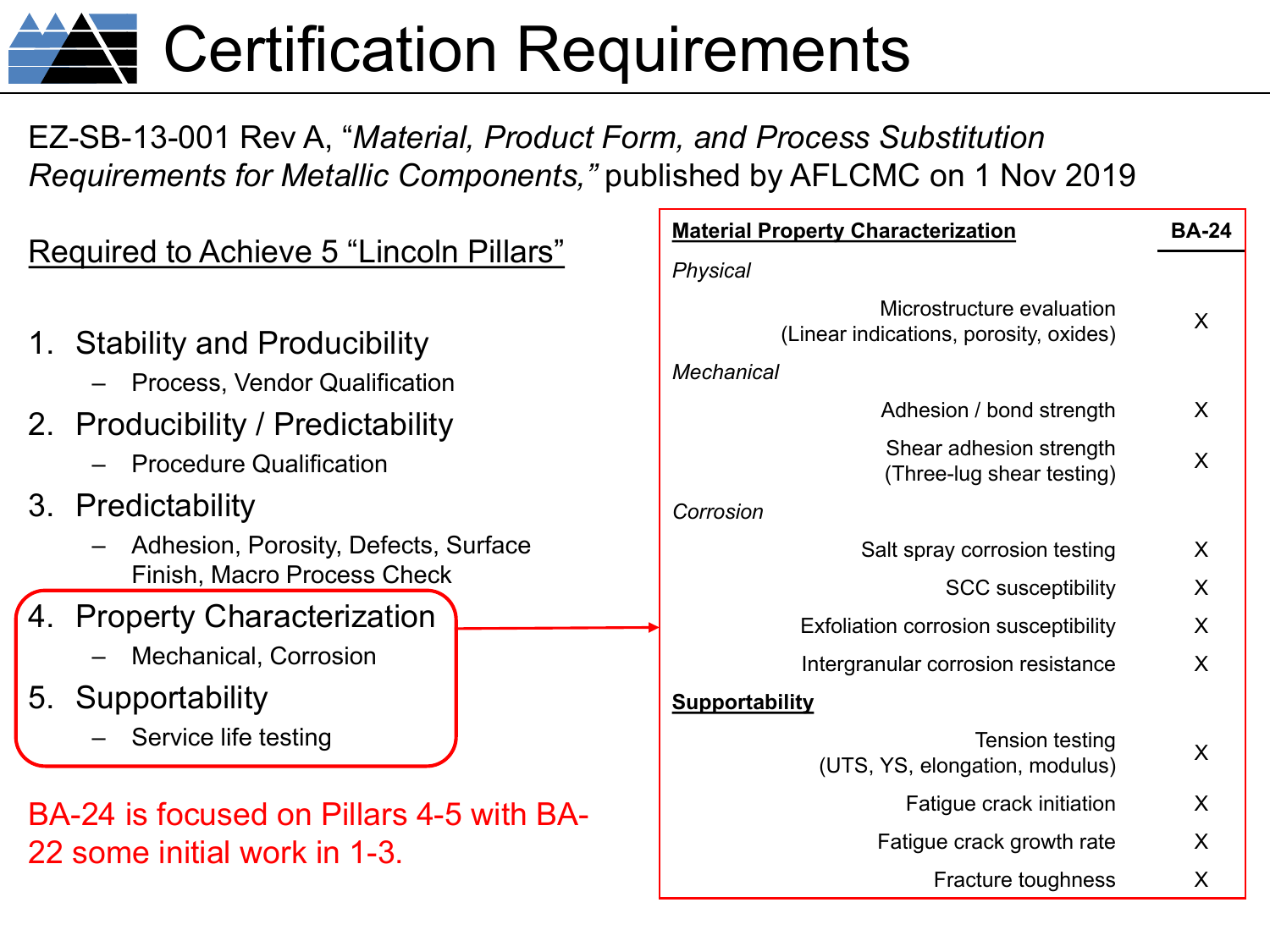

Cold Spray Doubler Carries Load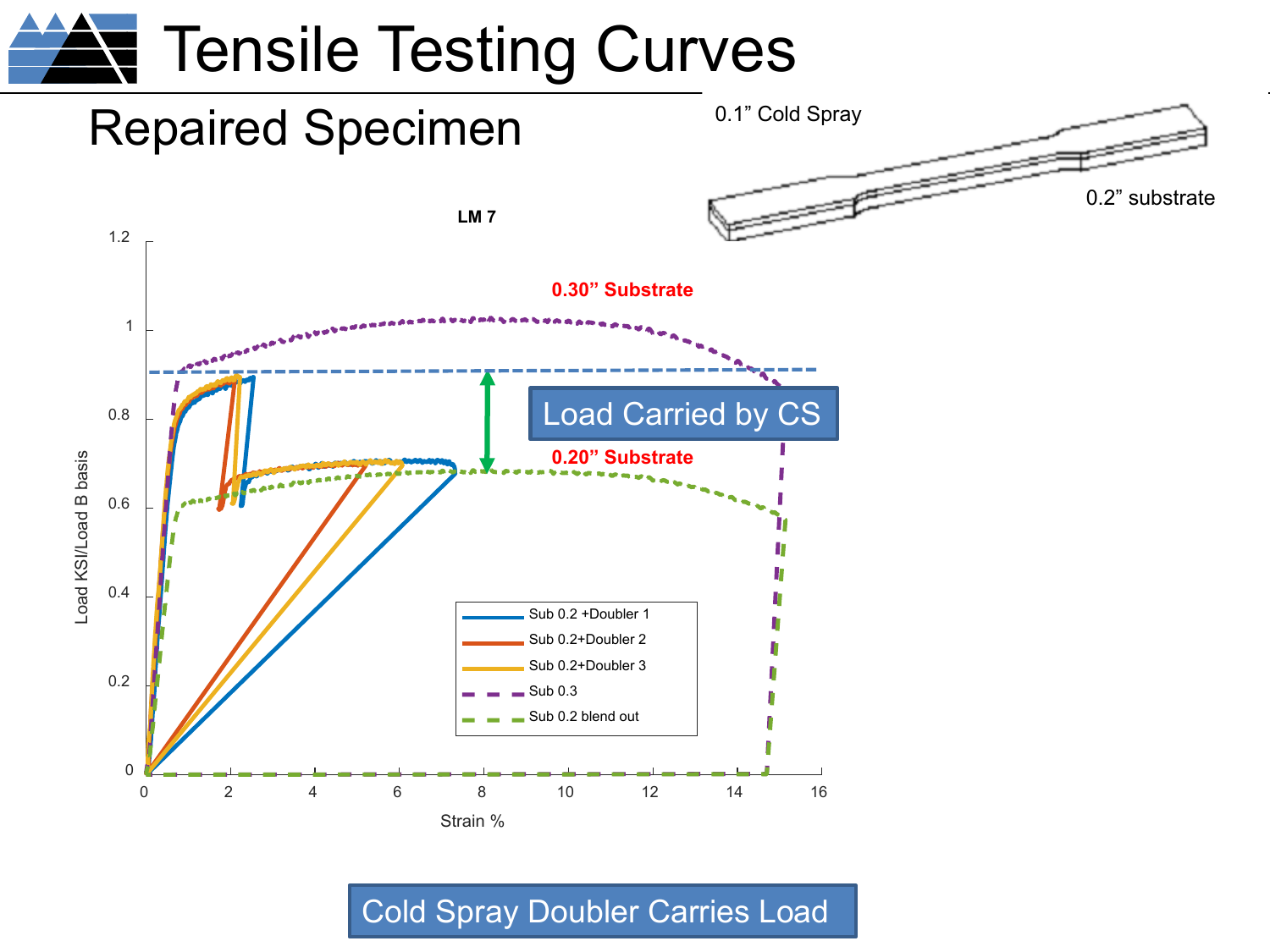## **N** Fatigue Impact of Repair/Replace

• Relative numbers at one load level and other simplifications

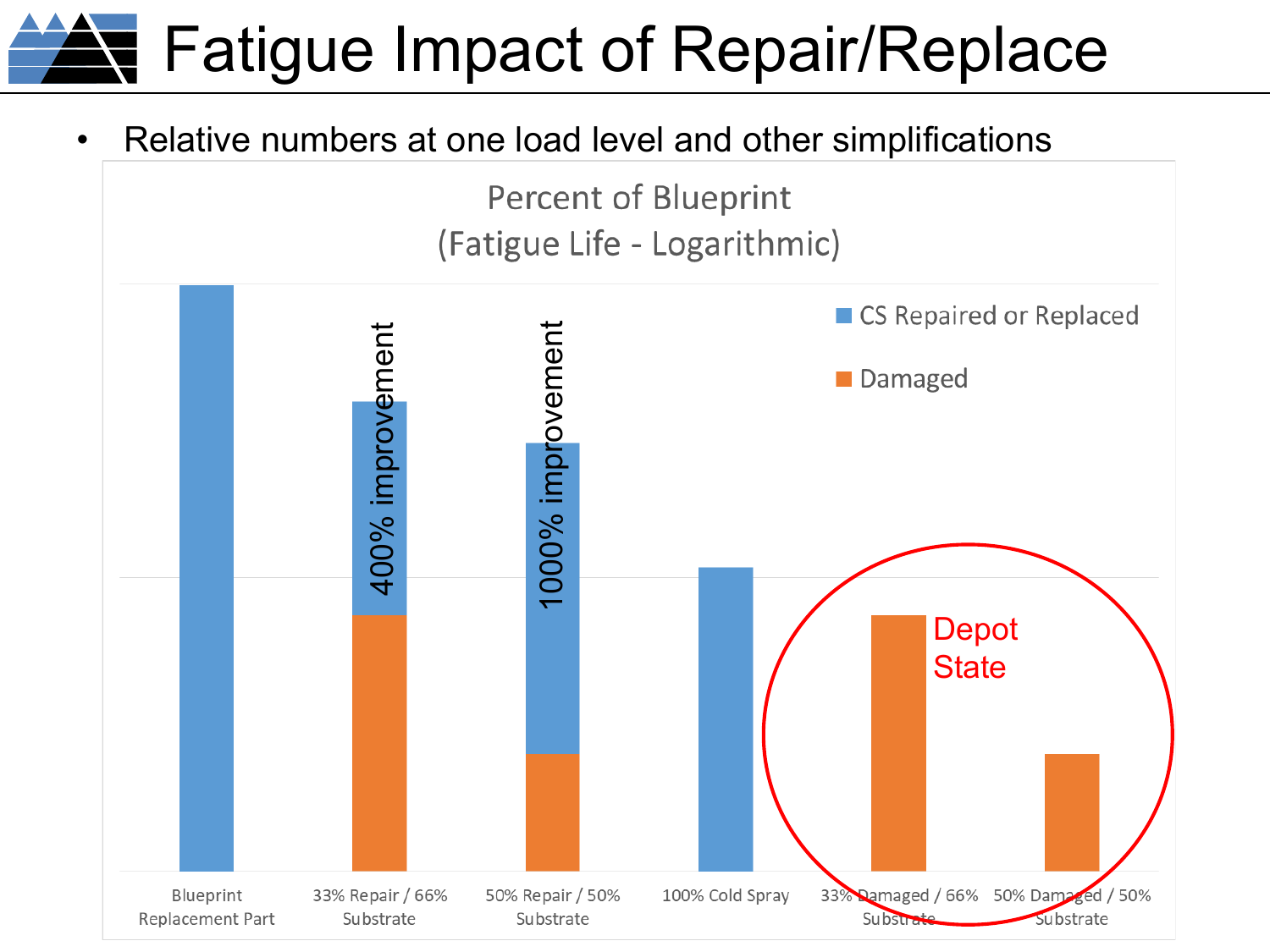# $\blacktriangle$  Can future cold spray close the gap?

#### • **Equivalent cold spray performance minimizes analysis required**